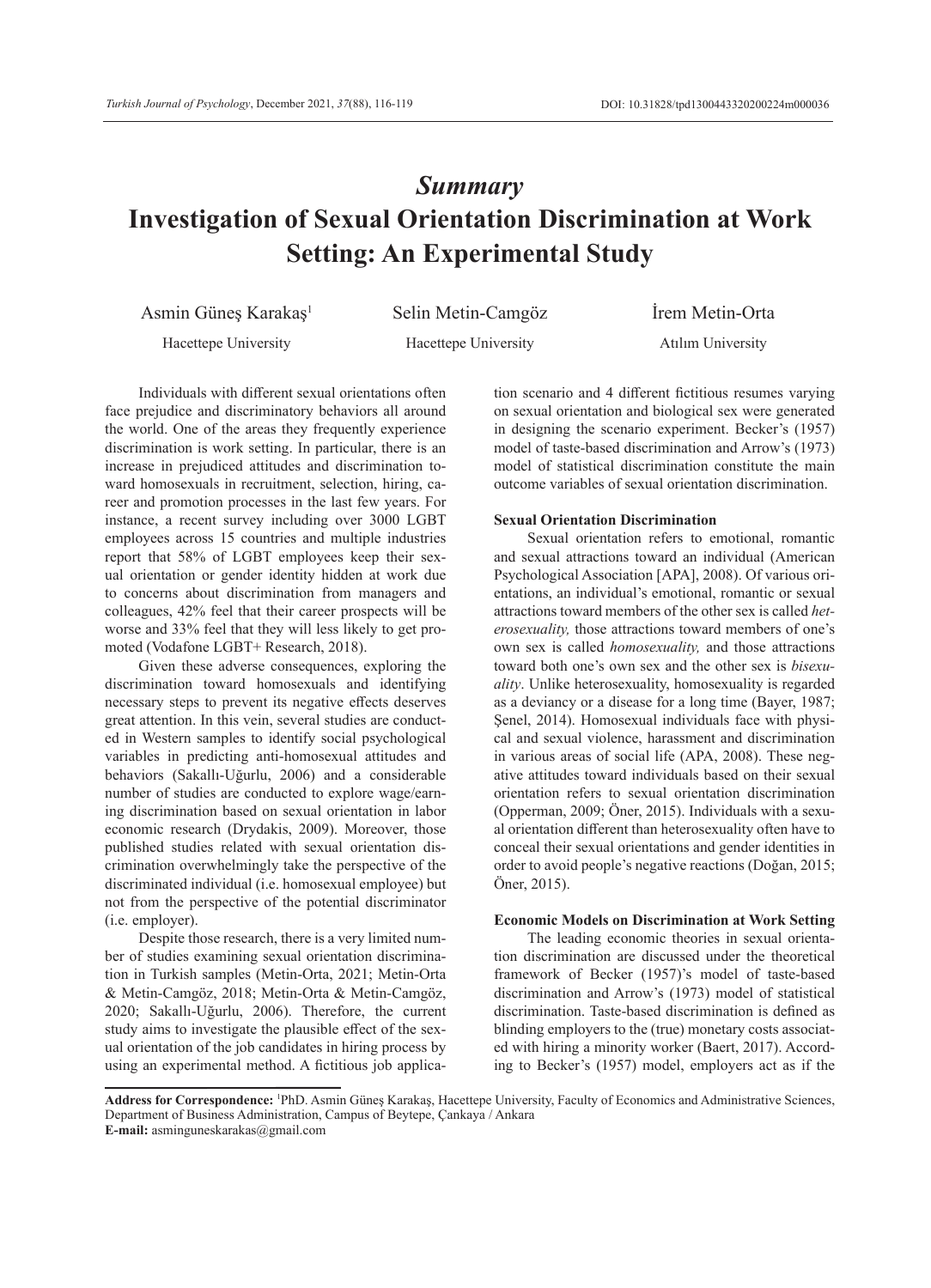costs of hiring a minority person pass its actual costs. Similarly, prejudiced co-workers may act as if the wage they get is lower, and customers may act as if the price of good they buy is higher when they have to interact with a minority worker. Even when they are not prejudiced themselves, profit-maximizing employers will take the prejudice of their employees and customers into account when deciding on whether or not to hire a minority worker (Baert, 2017).

According to Arrow's (1973) model, statistical discrimination occurs when employers examine statistics about a group's average performance to predict a particular candidate's productivity as a time-efficient and profit-maximizing response to imperfect information about the actual productivity of the individual job candidate (Baert & De Pauw, 2014). In other words, discrimination occurs when employers use their deficient information about minority job candidates in hiring process as it is an easier and shorter way to evaluate them according to group they belong to, rather than taking risk to hire them without knowing their productivity and stability levels (Baert, 2017).

## **Research on Sexual Orientation Discrimination at Work Setting**

Early studies on sexual orientation discrimination in the workplace and in the labor market have focused on labor supply (Antecol & Steinberger, 2013), occupational sorting (Antecol, Jong, & Steinberger, 2008), individual and household income, and earning differences (Allegretto & Arthur, 2001; Elmslie & Tebaldi, 2007; Plug & Berkhout, 2004). However, discrimination also occurs in hiring processes, and in promotion and career opportunities. Accordingly, the first scenario experiment investigating sexual orientation discrimination in hiring process was conducted by Adam (1981). The results showed that when resumes were sent to employers, heterosexual male candidate received a positive response (17% of the cases) more than homosexual male candidate (10%). Similarly, in Hebl, Foster, Mannix, and Dovidio's (2002) study, heterosexual candidate wearing a hat with 'Texas and Proud' printed received a positive response (56% of the cases) more than homosexual candidate wearing a hat with "Gay and Proud" printed (43%). There findings were further supported by other scholars (i.e. Ahmed, Andersson & Hammarstedt, 2013; Drydakis, 2009; 011; Mishel, 2016). In line with aforementioned research, recent studies using scenario experiment showed that heterosexual candidates receive more positive responses than homosexuals (Baert, 2017) and transgenders (van Borm & Baert, 2018). Overall, considerable research reveal that employers favor heterosexuals more than homosexuals in hiring process.

## **Hypotheses**

The present study investigates the influence of sexual orientation of job candidates in hiring process with a scenario experiment by using fictitious scenarios and resumes. It also examines the effects of participant's (who act as an employer) and candidate's biological sex in hiring process as previous research have demonstrated differential attitudes of men and women toward gay men and lesbians. For instance, in the traditional and patriarchal Turkish society (Kağıtçıbaşı, 1981; Kandiyoti, 1995), men as compared to women have more negative attitudes toward gay men than lesbians since they view gay men as a threat to society due to violation of masculine gender roles (Çırakoğlu, 2006; Okutan & Büyükşahin-Sunal, 2011; Sakallı, 2003; Sakallı-Uğurlu, 2006). Based on aforementioned studies, the following hypotheses are proposed:

H1a: The candidate's sexual orientation will influence taste-based discrimination. Homosexual candidates are more likely to be affected by taste-based discrimination.

H1b: The candidate's sexual orientation will influence statistical discrimination. Homosexual candidates are more likely to be affected by statistical discrimination.

H2a: The candidate's sexual orientation and biological sex will influence taste-based discrimination. In comparison to lesbians, gay men are more likely to be affected by taste-based discrimination.

H2b: The candidate's sexual orientation and biological sex will influence statistical discrimination. In comparison to lesbians, gay men are more likely to be affected by statistical discrimination.

H3a: The candidate's sexual orientation, biological sex and the participant's biological sex will influence taste-based discrimination. In comparison to female participants, male participants are more likely to make tastebased discrimination to gay men.

H3b: The candidate's sexual orientation, biological sex and the participant's biological sex will influence statistical discrimination. In comparison to female participants, male participants are more likely to make statistical discrimination to gay men.

#### **Method**

#### *Participants*

The sample consisted of 224 (113 female and 111 male) graduate students with a potential to be an employer or a HR specialist in the nearest future. The majority of the participants were graduate students in Business Administration ( $n = 168$ ), followed by Psychology ( $n =$ 12) and other departments ( $n = 44$ ). The mean age was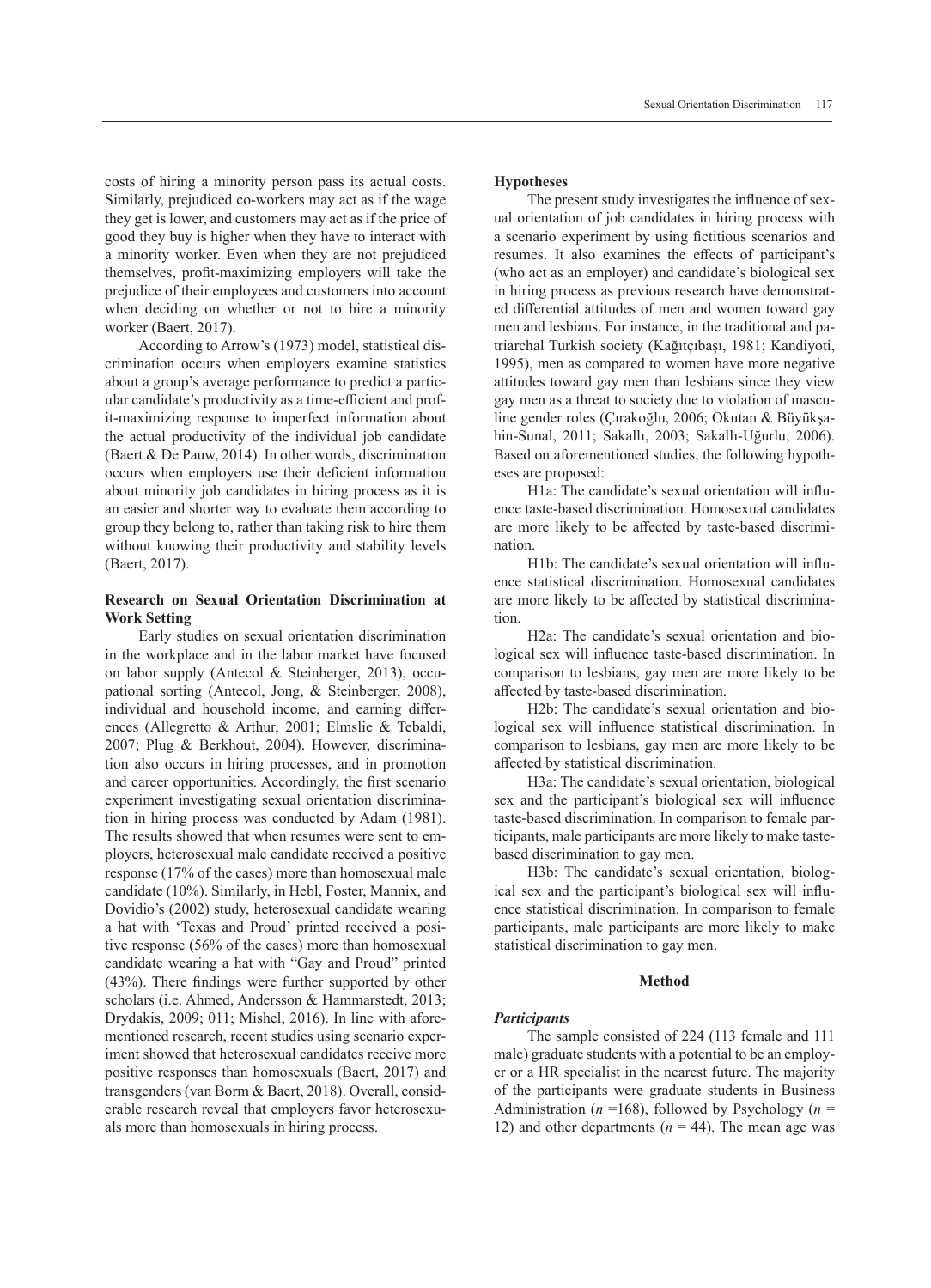28 years ( $Range = 21-56$ ,  $SD = 5.08$ ). All participants identified themselves as heterosexuals.

## *Materials*

*Taste-based Discrimination Scale.* Three items developed by Baert and De Pauw (2014) (i.e., "As an employer I will enjoy collaborating with this candidate.") was used to assess taste-based discrimination. Participants rated all items on a 7-point Likert scale (1= *totally disagree,* 7= *totally agree*). The overall taste-based discrimination score was generated by averaging three scores, and higher score indicates less discrimination toward the candidate. The internal consistency coefficient of the scale (Cronbach alpha) was .76.

*Statistical Discrimination Scale.* Four items developed by Baert and De Pauw (2014). For example,"This person will deliver the required productivity for this job" was used to assess statistical discrimination. Participants rated all items on a 7-point Likert scale (1= *totally disagree,* 7= *totally agree*). The overall statistical discrimination score was generated by recoding and averaging items, and higher score indicates less discrimination toward the candidate. The internal consistency coefficient of the scale (Cronbach alpha) was .74.

## *Procedure*

Before data collection, ethical committee approval and permissions from the authors who developed the scales were gathered. Participants were first asked to imagine themselves as an employer in a textile company. Having given qualifications needed for the vacant position of a sales representative/consultant, they were asked to screen the randomly assigned resume of a fictitious job candidate applying for this position. Based on Baert and De Pauw (2014)'s procedure, four fictitious resumes varying on the candidate's sexual orientation and biological sex were generated: 1) a heterosexual male candidate, 2) a homosexual male candidate, 3) a heterosexual female candidate, and 4) a homosexual female candidate. The homosexual candidates' sexual orientations were labeled by a line in the 'Affiliations' part of the resumes as a member of LGBT Community, head of LGBT Community and member of KAOS GL. Afterwards, they were asked to rate items on taste-based discrimination, statistical discrimination as well as demographic variables and the item for manipulation check.

# **Results**

#### **Descriptive Statistics**

First, data were screened for missing values, outliers and normality. The distribution was normal, there were no outliers, and missing values were replaced with mean scores. Second, confirmatory factor analyses were conducted for two discrimination scales, and they were confirmed with three items. Third, correlational analysis was conducted among study variables, and it was revealed that two discrimination scores were positively correlated  $(r = .13, p = .04)$ . In addition, gender was negatively correlated with taste-based discrimination (*r*   $=$  -.15,  $p = .03$ ) and statistical discrimination scores ( $r =$  $-.17, p = .03$ ).

#### **Hypotheses Testing**

*The Effects of Candidate's Sexual Orientation and Biological Sex.* In order to test main hypotheses of the study (H1a, H1b, H2a, H2b), 2X2 Between-Groups Factorial ANOVA were conducted separately with the candidate's sexual orientation (heterosexual vs. homosexual) and biological sex (female vs. male) as independent variables; discrimination items and mean scores as dependent variables. As shown in Table 2, the main effect of the candidate's sexual orientation on taste-based discrimination scores was significant ( $F_{(1, 220)} = 4.21$ , *p*  $= .04$ ,  $\eta^2 = 0.02$ ). That is, participants evaluating the resume of heterosexual candidate (*M* = 5.08, *SD =* .89) score higher in taste-based discrimination scale than those evaluating the resume of homosexual candidate  $(M = 4.82, SD = 1.03)$ . However, the main effect of biological sex  $(F_{1, 220} = .67, p = .41)$  and two-way interaction effect  $(F_{(1, 220)} = 1.73, p = .19)$  were not significant.

When taste-based discrimination items were individually examined, Bonferroni correction was done. It was found that the candidate's sexual orientation had a significant effect on the 2nd item of the taste-based discrimination scale ( $F_{(1, 220)} = 9.21$ ,  $p = .003$ ,  $\eta^2 = 0.04$ ). That is, participants thought that their co-workers would enjoy collaborating with heterosexual candidate (*M* = 4.82, *SD* = 1.03) more than homosexual candidate (*M*   $= 4.37$ ,  $SD = 1.19$ ). Similarly, the candidate's sexual orientation had a significant effect on the 3<sup>rd</sup> item of the taste-based discrimination scale  $(F_{(1, 220)} = 8.26, p = .004,$  $\eta$ <sup>2</sup> = 0.04) indicating that participants thought that their costumers would enjoy collaborating with heterosexual candidate ( $M = 5.33$ ,  $SD = 1.06$ ) more than homosexual candidate  $(M = 4.88, SD = 1.25)$ .

As shown in Table 3, the main effect of the candidate's sexual orientation on statistical discrimination scores was significant  $(F_{(1, 220)} = 10.33, p = .002, \eta^2 =$ 0.05). That is, participants evaluating the resume of homosexual candidate (*M* = 4.66, *SD* =.80) scored higher in statistical discrimination scale than those evaluating the resume of heterosexual candidate  $(M = 4.34, SD = .68)$ . However, the main effect of biological sex  $(F_{(1, 220)} = .64,$  $p = .43$ ) and two-way interaction effect  $(F_{(1, 220)} = .10, p =$ .75) were not significant.